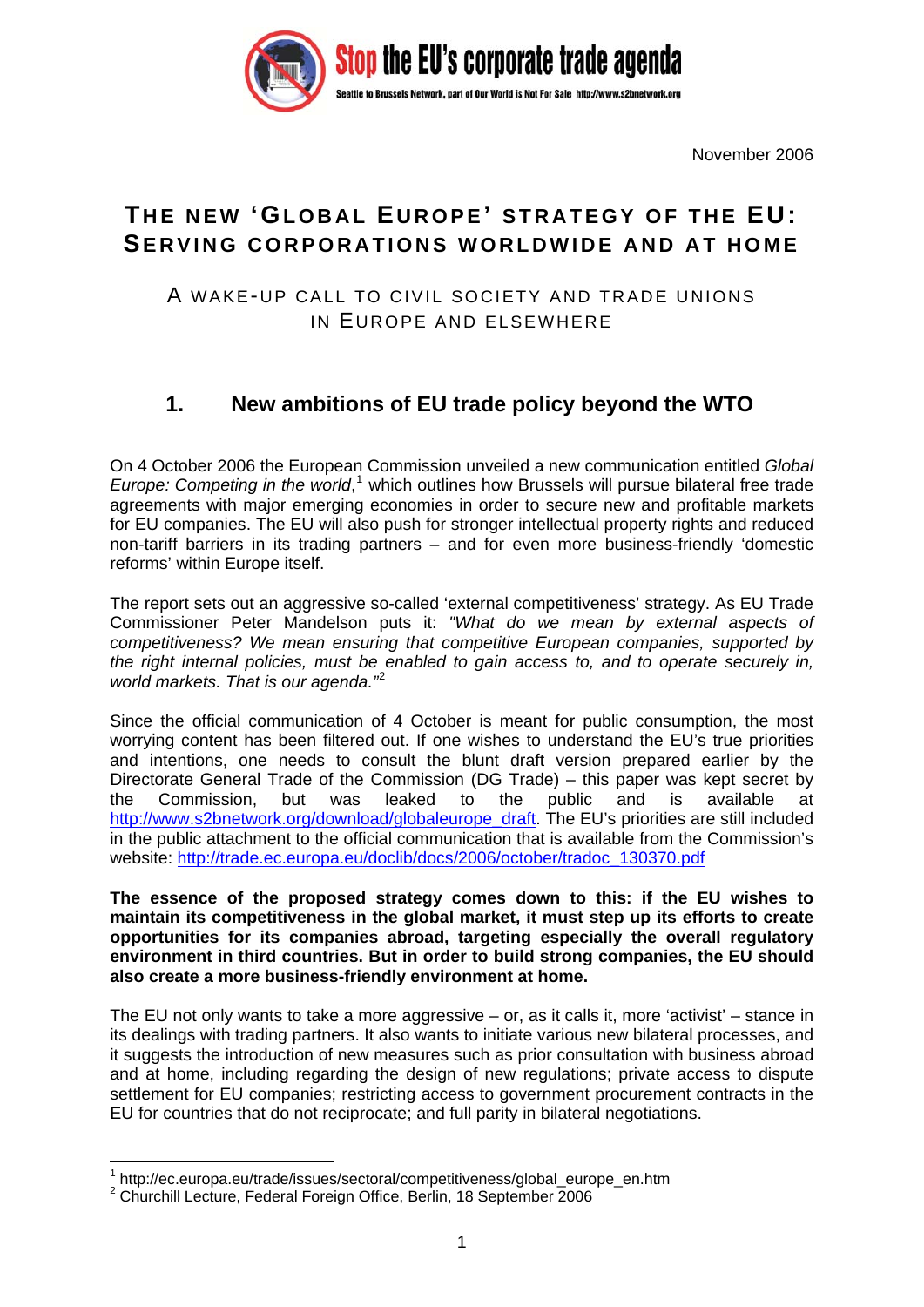

If trade policy was already an instrument to introduce policy reform at home via the WTO and bilateral negotiations, it will now also directly dictate domestic reform. *"The internal and external dimensions of competitiveness are inextricably linked*," says DG Trade. Getting rid of all barriers that hinder the operations of companies and making sure all regulations are minimally trade distorting must be the agenda of the EU at home and abroad.

Breaking down the regulatory environment seems to be the most important strategy for increasing the EU's external competitiveness. This includes SPS and TBT requirements, regulations on services, public procurement but also IPR, investment and competition policy regimes of third countries. What is to be expected is more competition, more flexibility, more deregulation. Goodbye to the European social model; here's to naked globalisation for all.

#### **Mandelson's priorities**

- Decreasing non-tariff barriers to EU exports and investments: "We need to look at the whole operating environment in third countries," says the Commission, which intends to insure that regulation is non-discriminating and the least restrictive possible.
- Increasing access to raw material inputs in order to compete on a "fair basis". The main goal here is to completely eliminate export taxes and other export restrictions which trading partners use to secure their own raw materials for their own use.
- Securing energy supplies through improved trade in the energy sector of third countries, the main interest being to secure gas and oil supplies for Europe. This also includes a competitive, EU-wide energy market.
- Further strengthening the presence of EU companies in emerging markets through permanent establishment, meaning more investment liberalisation.
- The opening up of public procurement markets an "enormous untapped potential" for EU exporters, says the Commission (10-25% of the GDP of partner countries); however, practices in partner countries "impede" the "fair" participation of EU suppliers and "shut [them] out from important exporting opportunities".
- Improvement of the application of trade defence (anti-dumping) mechanisms by third countries, which threaten to cancel out market access obtained by EU companies.
- Enforcement of intellectual property rights, including geographical indications.

For the Commission, even an ambitious outcome of the current Doha negotiations at the WTO will not be enough to fulfil the aspirations of the EU business lobby. After the completion of the round, all the issues above need to be put back on the table. However, since there are doubts about the readiness of WTO members to take up such an agenda, a new programme of ambitious bilateral negotiations needs to be developed.

#### **A new generation of bilateral agreements**

Such a programme begins by identifying the criteria to select the target countries. The main criteria are: market potential (the size of the market and its growth and profit prospects), the level of protection against EU export interests, and the number of bilateral agreements countries already have with other trading partners (establishing privileged relations which shut out the EU and establishing a common regulatory regime that is not compatible with that of the EU). These steps are followed by: access to resources; the balance between offensive and defensive interests; and the effect on the multilateral system.

On this basis the Commission identifies ASEAN, South Korea and Mercosur (Argentina, Brazil, Paraguay, Uruguay, Venezuela) as priority targets, along with India, Russia and the Gulf Cooperation Council. The EU has already started free trade agreement (FTA) talks with the Gulf Cooperation Council, which comprises six Arabian Peninsula countries around Saudi Arabia. Its FTA negotiations with Mercosur, suspended since 2005 over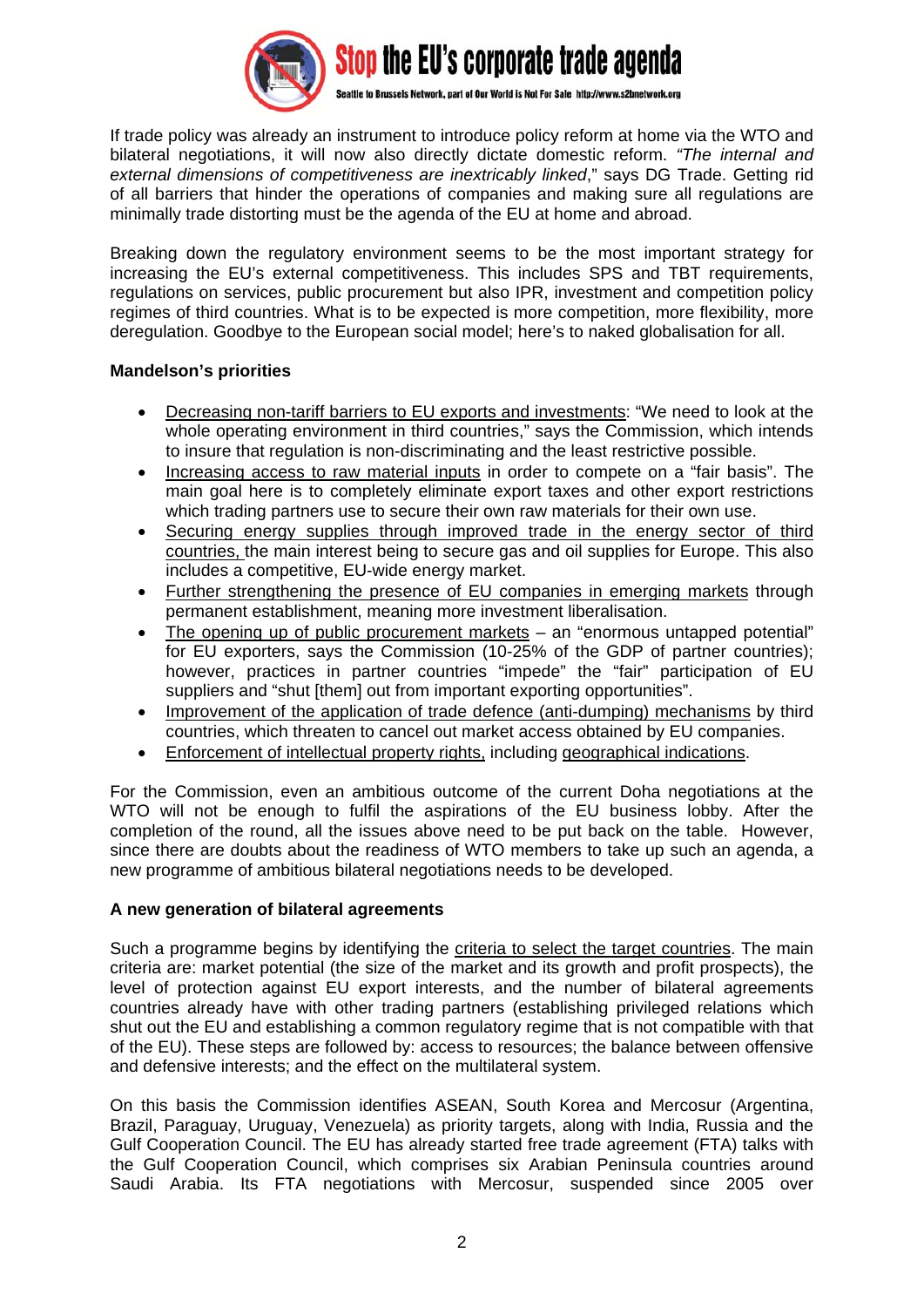

disagreements on agriculture, industrial goods, investment and services, are set to resume. Brussels and New Delhi are also exploring the possibility of starting FTA talks. The EU has not called for an FTA with China, in spite of its large and growing market. China is seen at one and the same time as a threat, an opportunity and a prospective global partner, and the EU has further elaborated its trade and investment policy with China in a new communication published on 24 October 2006.<sup>[3](#page-2-0)</sup>

The new bilaterals will:

- Secure market access for essentially all trade in goods and services, seeking full parity with what other countries have obtained in their bilaterals.
- Tackle non-trade barriers and aim for regulatory convergence. Apart from the usual SPS, TBT, IPR issues, DG Trade wants to open up a new frontier: it sees barriers not only in certain measures themselves, but also in the way they are introduced "without sufficient consultation". Therefore discipline is needed, including "dispute avoidance mechanisms". This goes in the direction of the "prior consultation commitments" that the USA is seeking in its bilaterals. In the case of the US, when countries want to change their rules affecting business and trade, they need to involve their trading partners during the decision-making process. The EU calls for "consultation, early warning procedures, exchange of information and the possibility to comment". The Commission also proposes stronger monitoring, enforcement and dispute resolution mechanism which should be accessible to the industry.
- Include new provisions for investment, IPR and competition.
- Open public procurement markets. Since the EU procurement market is already broadly open, the Commission is considering reducing access for countries that do not reciprocate, so as to push them into negotiating procurement agreements.

The Commission also suggests a verification mechanism to ensure that its trading partners share the same level of ambition before starting the negotiations, in order to avoid the risk of negotiations being blocked because of a mismatch of expectations. Such verification is taking or has already taken place with India, ASEAN and South Korea.

#### **The domestic dimension of the external trade strategy**

In order to support external competitiveness and better serve the EU's economic and business interests, external considerations must be taken into account when setting key internal policies. The completion of the single market and increasing internal competition is key to this, but the main focus is again on the regulatory framework. Internal rules and practices should be made more consistent with the rules and practices of the EU's trading partners, and less trade restrictive.

The external dimension must be taken into account at an early stage of decision making in order to minimise regulatory frictions with trading partners. "International regulatory cooperation is the right tool", says the Commission, "helping to choose the least trade restrictive system, minimize the cost of regulations for domestic business and 'upstream' dispute resolution… One good example has been the consultation process for the REACH directive **where the voice of the industry outside Europe became heard**…. We should be ready to improve our level of transparency, prior information, chance to comment…"

While the Commission uses REACH as a positive example, NGOs argue that, on the contrary, REACH demonstrates how the lobbying activities of the chemical industry have

<span id="page-2-0"></span> $\overline{1}$ <sup>3</sup> http://ec.europa.eu/trade/issues/bilateral/countries/china/global\_europe\_china\_en.htm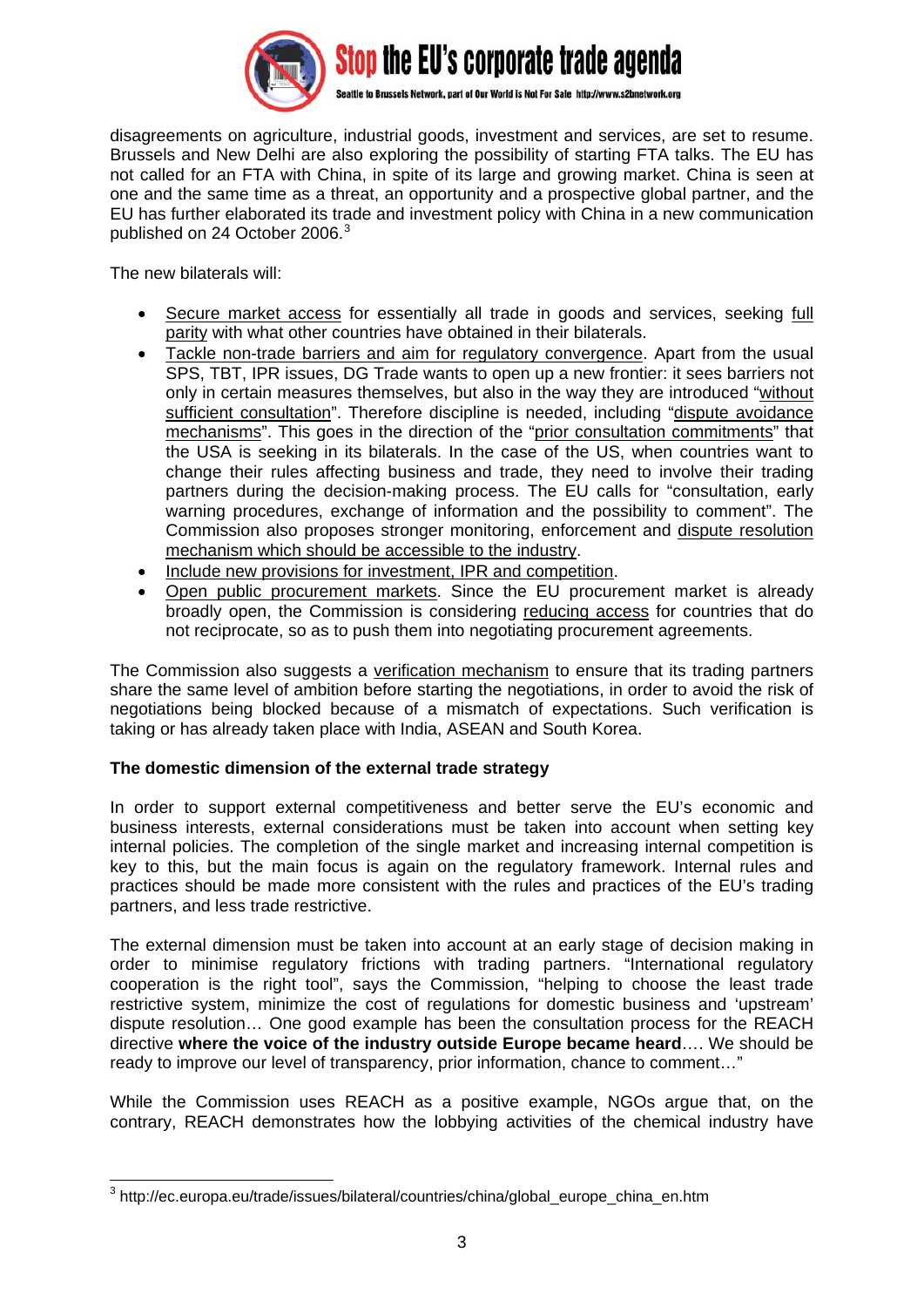

undermined legislation that was designed to protect people and the environment.<sup>[4](#page-3-0)</sup> It was the European business lobby that called on non-European companies to intervene as well. Interestingly, the European Parliament found that large TNCs exporting a few bulk chemicals would mostly bear the costs.<sup>[5](#page-3-1)</sup> But clearly the pressure of the giant corporate lobby industry is not sufficient for the Commission; in future the Commission will call in non-EU corporate interests to take part in the decision-making process. The Commission wants to be more transparent (to foreign business, not to its own civil society) and wants to listen to foreign corporate grievances before making decisions "affecting the market" – decisions such as those on environment, health or social regulations. This will make the EU even more undemocratic. Finally, the Commission also wants to **equip people for change**. The Commission is aware that if it wants ambitious agreements serving EU corporate interests, then it will also have to offer something in return. The Commission is prepared to open up sensitive sectors of the EU economy while admitting this will bring about "transformations which are disruptive to some in the EU".

Therefore the Commission will open up the EU, but will seek transition periods, safeguards, etc. It promises to equip some people for these changes with education and active labour market policies through the so-called Globalisation Adjustment Fund. For those who will find no jobs, no policy is developed, even while an increasing number of economists are starting to worry about jobless growth, the working poor and the lack of distribution of wealth. For **consumers**, the Commission promises measures so that the positive effects of trade opening and lower prices from lower tariffs "are not captured by specific interests".

## **2. Critique: 'Global Europe' - a dangerous corporate agenda**

Mandelson's vision for a 'Global Europe' looks two ways: outwards to the EU's relations with other countries and inwards to the sort of Europe we wish to create for ourselves. The outward-looking policy marks a new beginning for the EU's relations with other countries, with an emphasis on unapologetic self-interest at its core. Gone is the talk of trade justice or making globalisation work for the world's poorer countries. Instead Mandelson promises simply "a sharper focus on market opening and stronger rules in new trade areas of economic importance for us."

In practice this means launching a new generation of trade deals with developing countries such as Brazil, China, India and Korea – precisely those markets that European business needs to conquer if it is to thrive. Mandelson's code word here is "activism" - using bilateral negotiations to force open new markets - and the stated aim is to win EU companies the right to exploit these new opportunities and the natural resources of the developing world.

Access to the services, industrial and public procurement markets of emerging economies is the central element of the new vision, despite the acknowledged problems that this causes poorer countries' own development efforts, and the consequential poverty when local businesses collapse under unfair competition. Perhaps the clearest throwback to colonial times is the demand for open access to natural resources. Mandelson has heeded the calls of the Brussels business lobby by making European access to the resources of developing countries a "high priority" and by promising to oppose any attempts by such countries to defend their resources for their own use.

-

<span id="page-3-0"></span><sup>4</sup> *Corporate Power over EU Trade Policy: Good for business, bad for the world*, Seattle to Brussels Network 2006, p. 38; [http://www.s2bnetwork.org/download/Corporate\\_power\\_over\\_EU\\_Trade\\_policy](http://www.s2bnetwork.org/download/Corporate_power_over_EU_Trade_policy)

<span id="page-3-1"></span> <sup>&#</sup>x27;WWF Response to "EU Trading Partners" statement', 9 June 2006, Brussels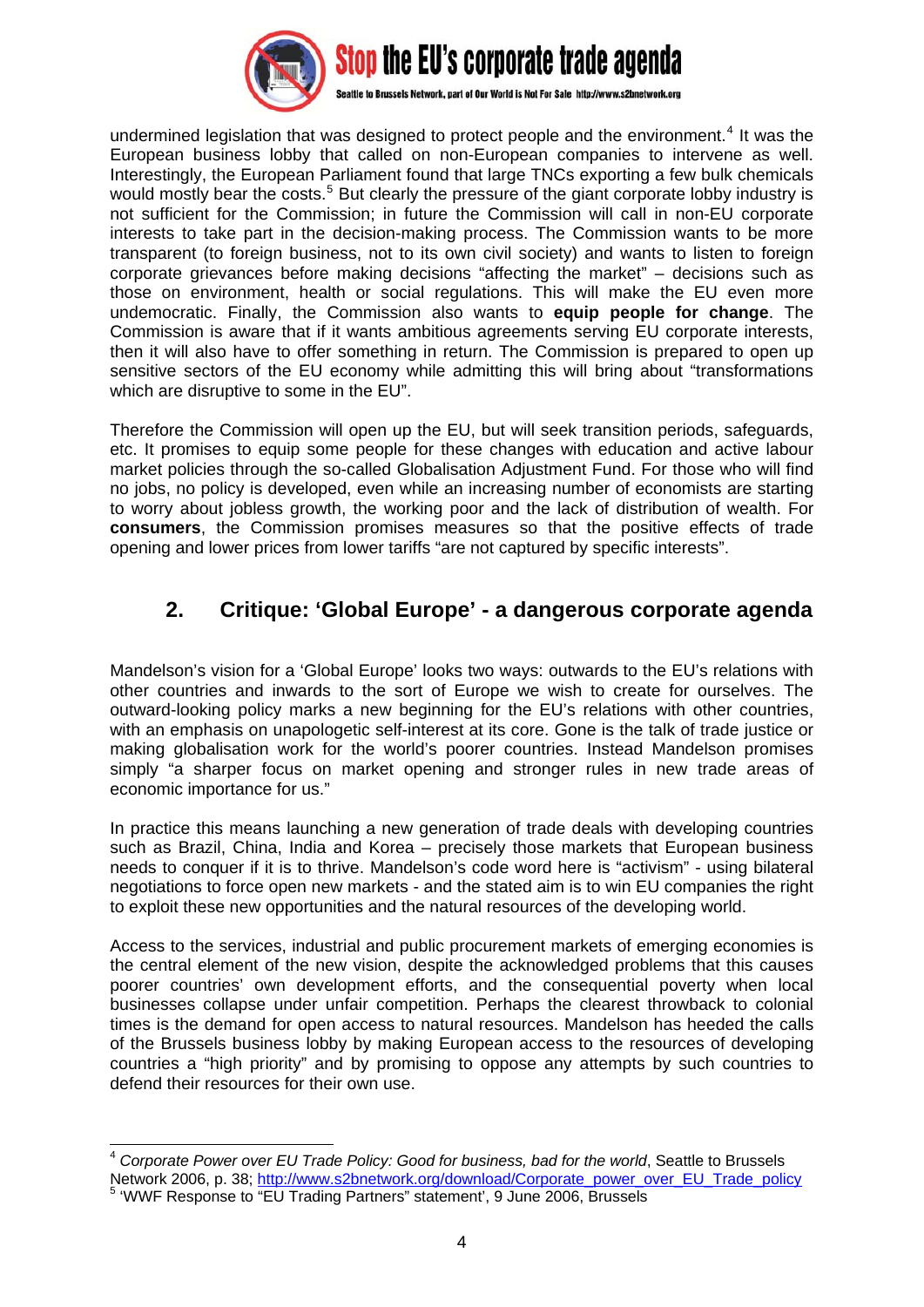

This self-interest extends to energy sources too, with Mandelson calling for a "coherent policy" to secure European access to the planet's oil and gas reserves. Furthermore, a new set of investment agreements will allow multinational corporations to start up production in cheap labour economies free from the regulations or performance requirements that could dent their profit margins. At the same time, new intellectual property rules will ensure that local firms are prevented from copying the designs and technology which they could use for their own development purposes.

The first thing to note is that this is a vision born of failure. The EU has tried again and again to impose this model through the multilateral negotiations of the WTO, and was the driving force behind the launch of the Doha round of trade talks in 2001. Yet since that time the EU has seen its best efforts rebuffed at every stage.

The EU's attempt to introduce a multilateral investment agreement failed first at the OECD and then at the WTO's Cancún ministerial in 2003. The attempt to start negotiations on public procurement also failed at Cancún, while efforts to open up foreign services markets for EU companies have fallen far short of what was hoped for. The EU's proposed ban on export taxes, which restrict corporate access to the natural resources of developing countries, has failed even to get onto the negotiating agenda. And now the remnants of the EU's Doha dream lie in tatters, with talks suspended and no sign of a restart any time soon.

So how has Mandelson's vision failed so spectacularly? There are two main reasons for this: one external and one home-grown. The first reason is that developing countries are no longer willing to submit to the neo-colonial ambitions of the European business community. Countries such as Brazil, China and India have made clear that they will not be pushed around in world trade talks, and even the former colonies of Africa are refusing to lie down quietly in their economic partnership agreements (EPAs) with the EU.

The second area of resistance has been on the home front – and this is where the second major element of Mandelson's vision also kicks in. Mandelson's attempts to gain more market access for EU companies through the WTO negotiations have been thwarted by domestic resistance to the neoliberal model in Europe itself. Put simply, the EU has not been able to offer its trading partners the open markets which Mandelson would love to create internally, and therefore has not been able to extract from those trading partners the new business opportunities demanded by EU companies externally.

So the home front is where Mandelson wishes to redouble his efforts, and where the true threat he poses becomes clear. All those European groups opposing the free market model on social, environmental or developmental grounds must be overcome through a new concentration on "competitiveness", the favoured EU code word for the neoliberal agenda. Anyone concerned with agricultural sustainability, workers' rights, climate change or the European social model itself stands in the way of the Mandelson vision. The defenders of such interests threaten the EU's capacity to compete with Japan and the USA today, or with India and China tomorrow.

The clearest example of how this will affect Europe is to be found in Mandelson's plans for the downgrading of EU standards and regulations. The deregulation agenda forms a central part of Mandelson's agenda for Europe, euphemistically described as "an open and flexible approach to setting our rules". The fixation with minimising inconvenience to business even at the risk to public health, workers' rights or the environment pervades the Mandelson vision, and forms the most immediate threat to people across the EU.

Mandelson has spelled out in his recent speeches what lies unsaid in the vision paper: that this assault on the European model is to be brought about through "regulatory convergence" with the USA. In place of the European model of high standards won through decades of